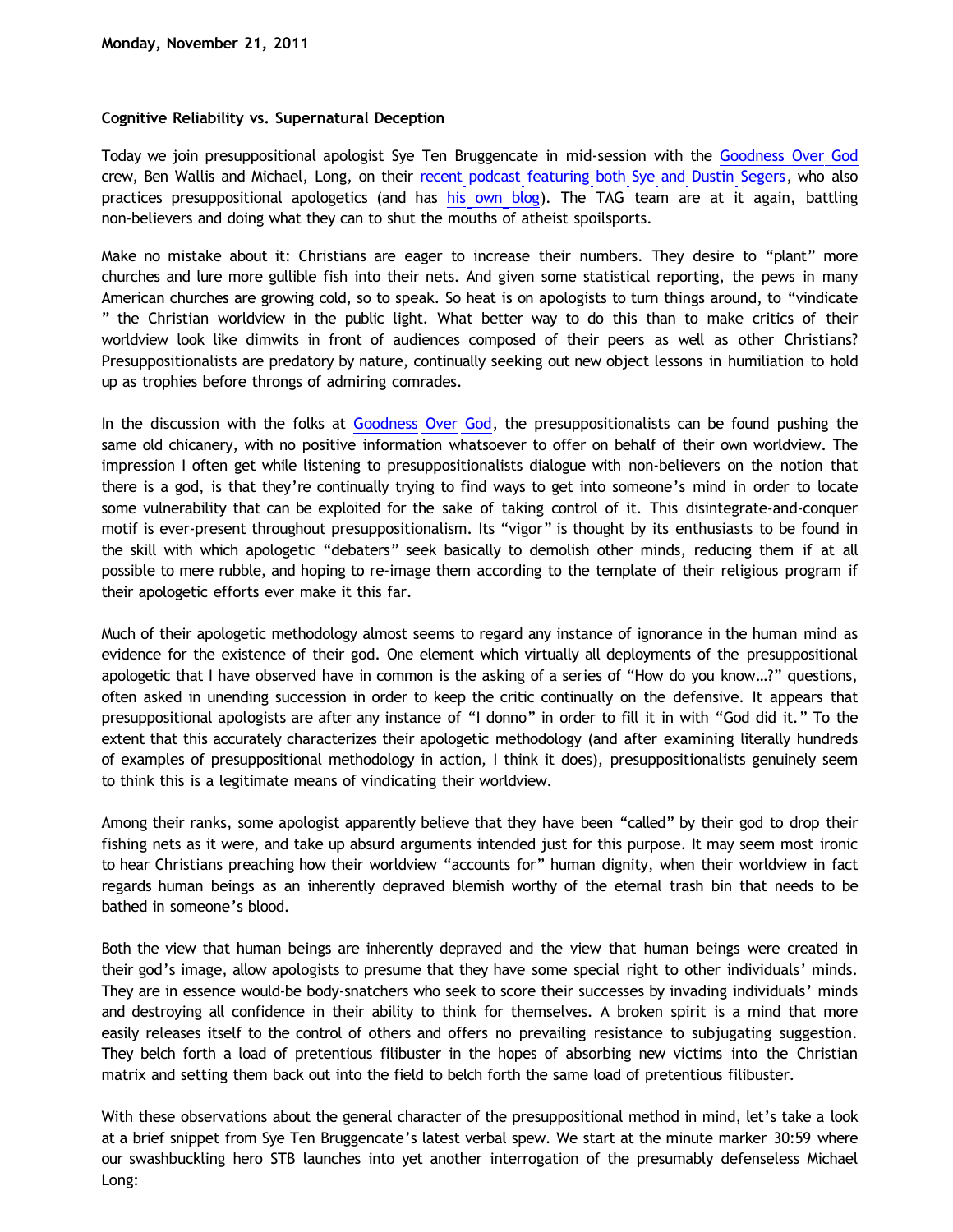[Start: 30:59]

Sye: "So you're saying that there are some things you cannot be wrong about."

Michael: "Yeah, there are some things where it's meaningless to suggest that I could be wrong about it."

Sye: "Okay, so that follows then, I'd like to ask the question: What do you know for certain and how are you able to know it? And if you appeal to your senses, memory and reasoning, I'd like to know how you know they are valid."

Presuppositionalists are conspicuously concerned about any expression of *certainty* on the part of a non-Christian. If a non-Christian claims to be certain about something, the presuppositionalist acts as though there were a fire that needs to be put out, and that he's the only one able to extinguish it. So off he goes in his little red fire truck, sirens a-whirrin'. When he shows up to the conflagration, he whips out his hose and starts spraying the entire scene with a barrage of "How do you know?" questions that are intended to keep the fire from spreading.

But if we step back and observe the apologist's own behavior, we just might find that it is *he* who is reluctant to address on behalf of his own worldview the very questions he so casually fires off in rapid succession to representatives of other worldviews. He enjoys posing questions which ask, "How do you know?" but tends to resist answering those very questions with respect to the knowledge claims he makes.

Now there is no *tu quoque* fallacy in pointing this out. For one thing, I am happy to address such questions. (And I would if I thought Mr. Bruggencate were sincere in his inquiries.) But second, I am not affirming my worldview on the claim that it is sourced in divine revelation, that its originator is both omniscient and infallible, that the collective truth of all its claims is itself the necessary precondition to sense-making, or that failure to subscribe to my worldview will result in eternal torment. Christians make very tall claims on behalf of the importance of believing their worldview, so they should be more than prepared to address questions about its epistemology. Unfortunately, it is precisely here where presuppositionalists hold things closest to their chest, as though they were afraid to have their cards seen while placing their bets. Such behavior is not indicative of someone in possession of unchallengeable truths.

Now in response to Sye's questions to Michael here, I could go on and point to certain facts that are themselves preconditions to the points he lists as objects to which one might appeal in answering his questions (such as the fact that there is a reality, the primacy of existence, that man is biological in nature, and so is his consciousness, etc.), thus heading off his quiver of objections at the pass. Sye's own line of questioning itself presumes that both he and his interlocutors are conscious, and thus he assumes the validity of his own consciousness. But how does he validate it without begging the question? If he says his god validates it somehow (which he can be predicted to say), he would be begging the question, for he would be using his consciousness – and thus assuming its validity – in the answer he gives. But since he's apparently willing to grant validity to consciousness as such in his line of interrogation, then we must ask: What' the problem?

But here's the rub: If I believed that there are invisible magic beings running around the universe "back of" everything I see, touch, smell, etc., beings which I believed to be in possession of the ability to manipulate anything that exists, including the things that I perceive, then clearly I couldn't reliably appeal to my senses, memory and reasoning to establish anything resembling what we know as 'knowledge', for they could, for all I know, be subject to such manipulation.

The Christian at this point will probably say that his god does not lie and therefore would not deceive, and therefore this is not a worry. But even if one accepts the premise that the Christian god itself does not lie and therefore would not deceive, it would not follow from this that this worry is thereby dissolved. For Christianity teaches that there are other invisible magic beings which possess supernatural powers as well, such as Satan, devils, demons, fallen angels, and perhaps other nefarious beings whose existence has not been revealed by the Christian god. And these beings are explicitly characterized by the Christian bible as deceitful beings which do have powers beyond human understanding and, importantly, detection.